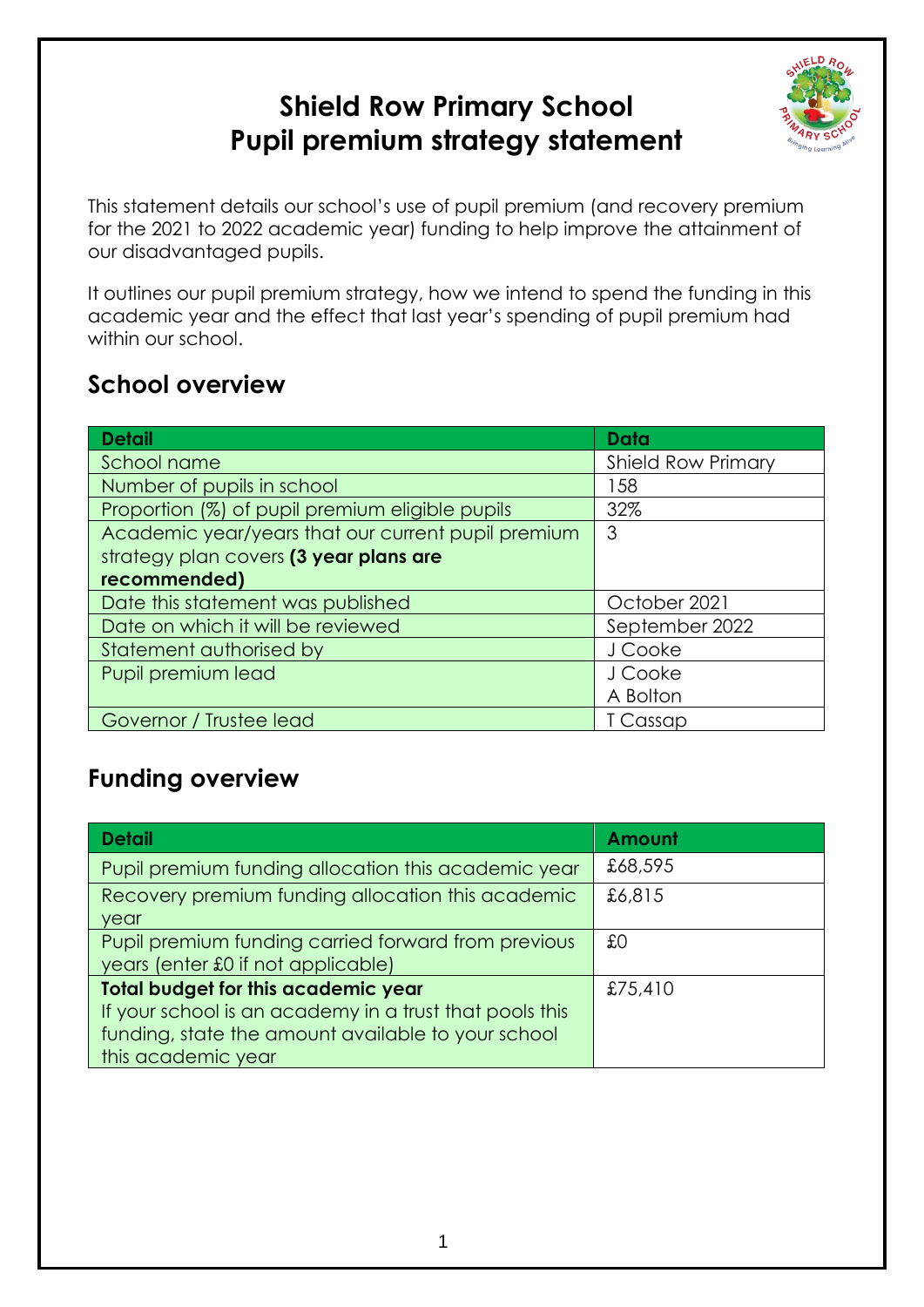# **Part A: Pupil premium strategy plan**

### **Statement of intent**

**At Shield Row Primary School, we see the raising of attainment for disadvantaged children as part of our commitment to help all children achieve their full potential by:**

- **Focusing on high quality teaching and effective deployment of staff to support disadvantaged children**
- **Ensuring flexibility in our approach, adapting staffing/strategies based on current data analysis in order to best meet the needs of our children**
- **Having high expectations of all pupils and ensuring all staff believe that all children can achieve well**
- **Using evidence based approaches to ensure that the strategies employed to address disadvantage are effective**
- **Remembering that pupil premium is just one measure of being disadvantaged. In developing provision for socially disadvantaged pupils we recognise that not all pupils who receive free school meals will be socially disadvantaged. We also recognise that not all pupils who are socially disadvantaged are registered or qualify for free school meals.**

## **Challenges**

This details the key challenges to achievement that we have identified among our disadvantaged pupils.

| <b>Challenge</b><br>number | <b>Detail of challenge</b>                                                                                                                                                                                                                                                                          |
|----------------------------|-----------------------------------------------------------------------------------------------------------------------------------------------------------------------------------------------------------------------------------------------------------------------------------------------------|
|                            | Low starting points<br>Our disadvantaged pupils commonly show lower levels of<br>literacy and language on entry to school, compounded by the<br>fact that these pupils only had access to 15 hours of nursery<br>provision.                                                                         |
| $\mathbf 2$                | Less engagement with home reading<br>Less engagement in supporting children at home with reading<br>means we need to make sure children have opportunities to<br>read regularly in school. Additional interventions are often<br>needed to support disadvantaged children's reading progress.       |
| 3                          | <b>Weaker oracy skills</b><br>Pupils who are eligible for pupil premium have less experiences<br>with early language and literacy, meaning there are gaps in their<br>knowledge, understanding and skills, resulting in: limited<br>vocabulary, weaker oracy skills and slower progress in reading. |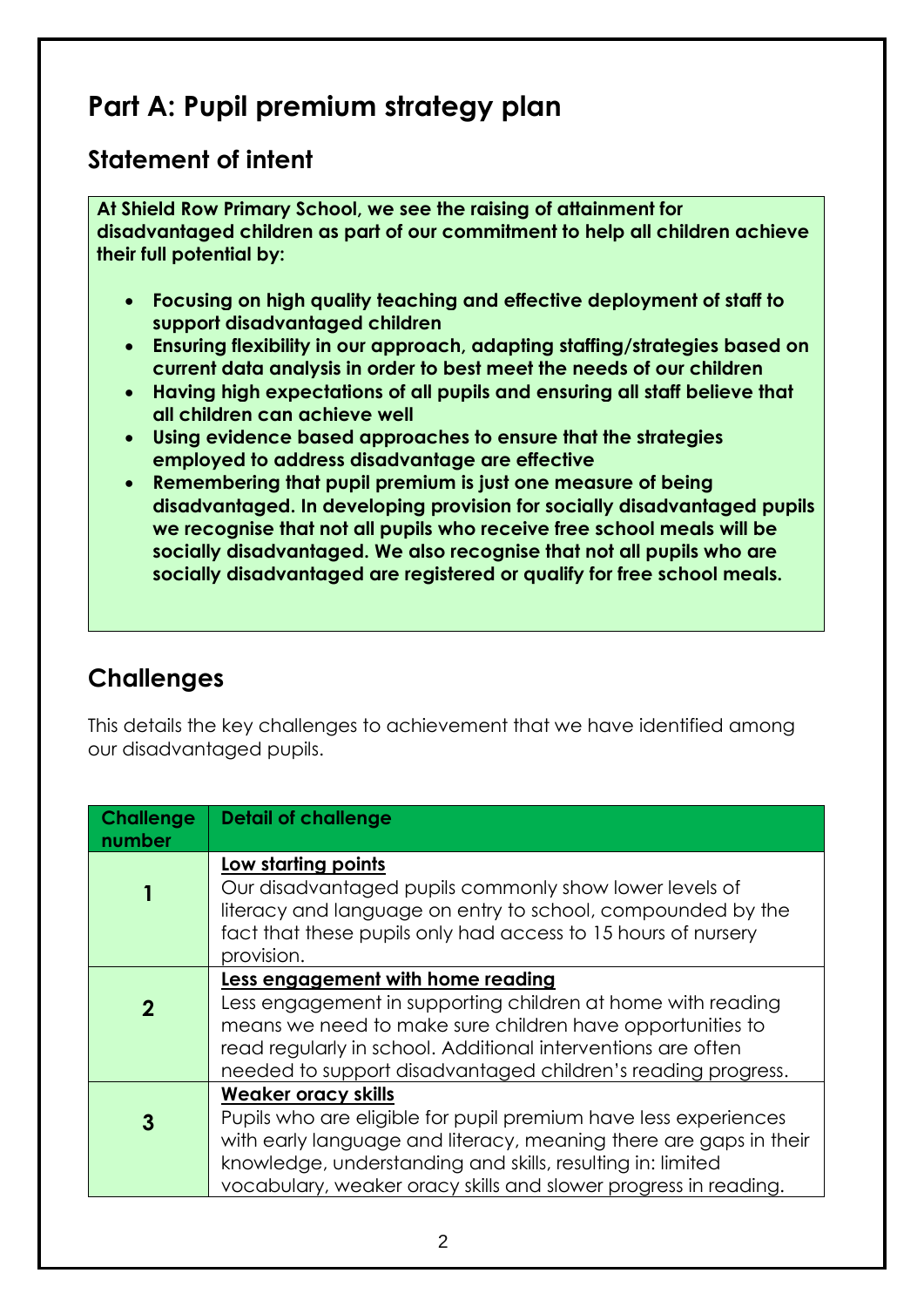| 4 | <b>Weaknesses in basis skills</b><br>Periods of home learning forced by COVID-19 school closures,<br>and a lack of parental engagement, have significantly impacted<br>our disadvantaged pupils' basic skills of: handwriting, spelling,                     |
|---|--------------------------------------------------------------------------------------------------------------------------------------------------------------------------------------------------------------------------------------------------------------|
|   | basic punctuation, number sense and fluency.                                                                                                                                                                                                                 |
| 5 | Limited experience outside of school<br>Due to lack of sufficient funds at home to ensure access to a<br>wide range of educational and cultural experiences outside of<br>school.                                                                            |
| 6 | Lack of emotional resilience<br>The emotional resilience of many pupils eligible for pupil premium<br>is low when compared to their peers. This can affect their ability<br>to concentrate on academic activities, especially when tasks are<br>challenging. |
|   | <b>Attendance</b><br>Low attendance rates impact on the ability to access learning.                                                                                                                                                                          |

### **Intended outcomes**

This explains the outcomes we are aiming for **by the end of our current strategy plan**, and how we will measure whether they have been achieved.

| <b>Intended outcome</b>                                                                                                    | <b>Success criteria</b>                                                                                                                                                                                                                                      |
|----------------------------------------------------------------------------------------------------------------------------|--------------------------------------------------------------------------------------------------------------------------------------------------------------------------------------------------------------------------------------------------------------|
| 1. Pupils eligible for pupil premium in<br>EYFS make accelerated progress in<br>all areas to meet national<br>expectations | A target of 80% of children to meet<br>GLD at the end of Reception.                                                                                                                                                                                          |
| 2. Ensure that disadvantaged pupils<br>become fluent and confident<br>readers                                              | The proportion of pupils passing the<br>Year 1 phonics screening remains at<br>least in line with national averages.<br>The proportion of children achieving<br>EXS+ in reading, at the end of each<br>phase, is at least in line with national<br>averages. |
| 3. Ensure disadvantaged pupils are<br>clear and confident speakers<br>enriched by a growing range of<br>vocabulary.        | Regular planned opportunities in<br>place, in all areas of the curriculum<br>to develop pupil talk.<br>Observations show speaking and<br>presenting skills of disadvantaged<br>pupils are improving.                                                         |
| 4. Ensure interventions are targeted,<br>effective and run by highly trained<br>staff.                                     | Intervention data shows progress<br>from baseline to end of interventions.<br>Skill trackers show improvements over<br>time.                                                                                                                                 |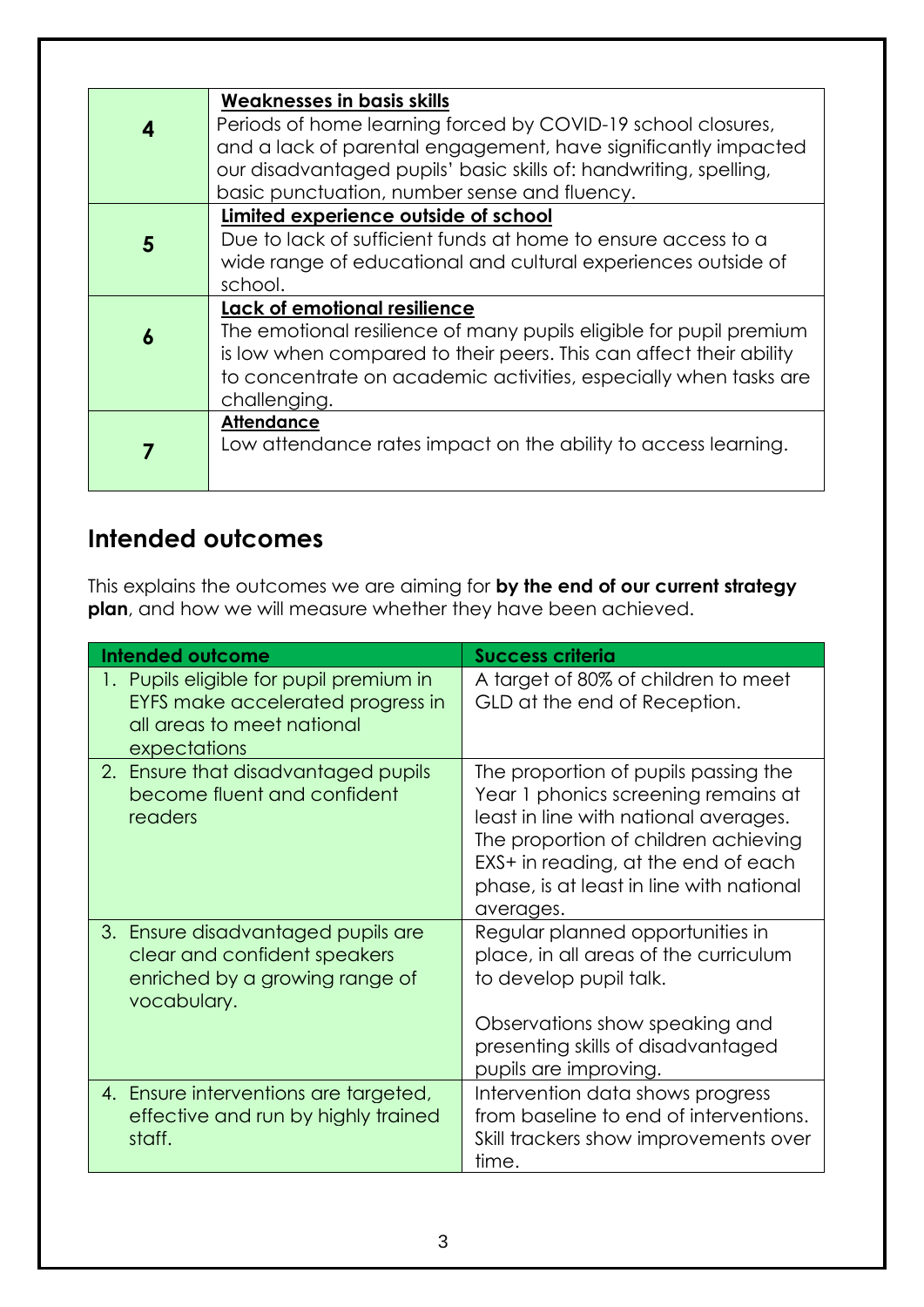| Improved levels of parental<br>engagement with additional<br>practise of basic skills at home.                                                                                   | The proportion of children working at<br>EXS in reading, writing and maths has<br>increased from Summer 2021 data.<br>All children engage regularly with<br>home learning.                            |
|----------------------------------------------------------------------------------------------------------------------------------------------------------------------------------|-------------------------------------------------------------------------------------------------------------------------------------------------------------------------------------------------------|
| 5. Ensure all children have the<br>opportunity for curriculum<br>enrichment through experiences,<br>visitors and trips as well as extra-<br>curricular activities.               | Regular, planned experiences and<br>enrichments across the curriculum to<br>enhance children's cultural capital.<br>Increase in numbers of<br>disadvantaged children attending<br>after-school clubs. |
| 6. Ensure disadvantaged pupils<br>display positive attitudes to<br>learning and independent learning<br>behaviours.<br>Pupils have strategies to<br>communicate and manage their | Observations show all pupils<br>displaying independence, resilience,<br>self-motivation and collaborative<br>working.<br>Children in social and emotional<br>interventions show clear progress        |
| emotions.<br>7. Pupil premium children have good<br>attendance.                                                                                                                  | from individual baselines.<br>The average attendance of pupil<br>premium children increases to 95%.<br>The proportion of pupil premium<br>children who are persistent<br>absentees decreases.         |

### **Activity in this academic year**

This details how we intend to spend our pupil premium (and recovery premium funding) **this academic year** to address the challenges listed above.

#### **Teaching (for example, CPD, recruitment and retention)**

**Activity Evidence that supports this approach Challenge number(s) addressed** High quality targeted group work within Reception using an additional TA to ensure high staffing levels and allow for more targeted support through: -Guided reading Communication and language approaches emphasise the importance of spoken language and verbal interaction for young children. They are based on the idea that children's language development benefits from approaches that explicitly support communication through talking, verbal expression, modelling language and reasoning. Communication and language 1

Budgeted cost: £25,450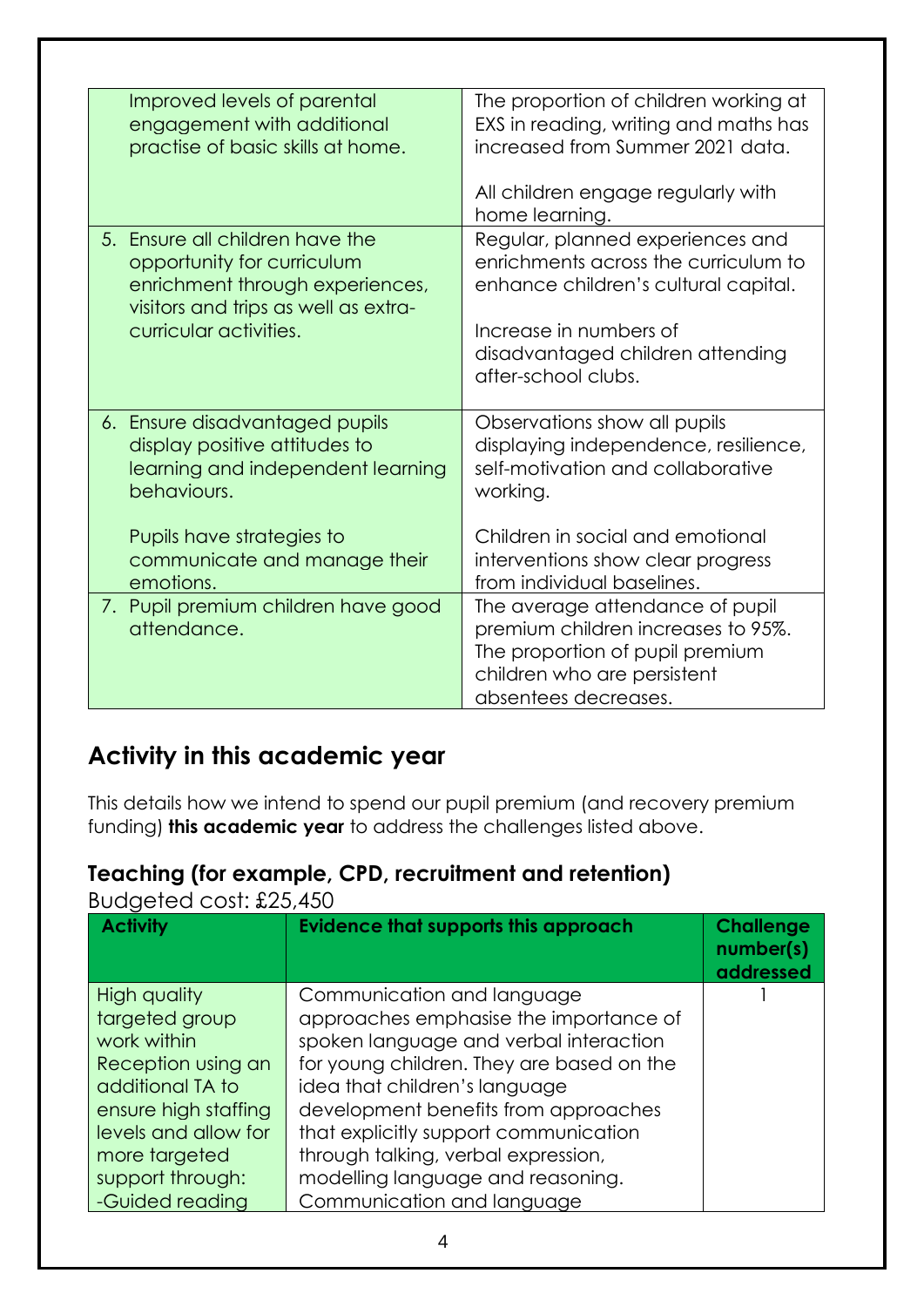| -Focused talk<br>activities<br>-Within the<br>provision<br>Ensure all children                                                                                                                                                                                                                           | approaches used in the Early Years<br>include, reading aloud to children,<br>discussing books, explicitly extending<br>children's spoken vocabulary by<br>introducing them to new words in context<br>and drawing attention to letters and<br>sounds.<br>On average children that are involved in<br>communication and language<br>approaches make approximately 6 months<br>additional progress over the course of a<br>year.<br>(EEF-Early Years Toolkit-Communication<br>and language approaches) | 1              |
|----------------------------------------------------------------------------------------------------------------------------------------------------------------------------------------------------------------------------------------------------------------------------------------------------------|------------------------------------------------------------------------------------------------------------------------------------------------------------------------------------------------------------------------------------------------------------------------------------------------------------------------------------------------------------------------------------------------------------------------------------------------------------------------------------------------------|----------------|
| are receiving high<br>quality phonics<br>teaching across<br>Reception and<br>Key Stage 1 by<br>ensuring all staff<br>have progressive<br>resources, phonics<br>training and<br>receive regular<br>coaching in<br>effective phonics<br>teaching                                                           | Phonics has a positive impact overall (+%<br>months) with very extensive evidence and<br>is an important component in the<br>development of early reading skills,<br>particularly for children from<br>disadvantaged backgrounds.<br>(EEF Teaching Toolkit-Phonics)                                                                                                                                                                                                                                  | $\overline{2}$ |
| Develop talk<br>based home<br>learning and<br>parent workshops<br>to upskill parents<br>and boost pupil's<br>communication<br>and language<br>development<br>Devise and<br>implement a<br>whole school<br>oracy approach<br>so that spoken<br>language and<br>discussion skills are<br>explicitly taught | Evidence suggests that oral language<br>interventions that explicitly aim to develop<br>spoken vocabulary work best when they<br>are related to current content being<br>studied in school and when they involve<br>active and meaningful use of any new<br>vocabulary.<br>The average impact of oral language<br>interventions is approximately an<br>additional 6 months progress over the<br>course of a year.<br>(EEF Toolkit-Oral Language Interventions)                                       | 3              |
| A range of hands<br>on experiences<br>are provided for<br>children across the                                                                                                                                                                                                                            | Kolb defined experiential learning as, "The<br>process whereby knowledge is created<br>through the transformation of experience.<br>Knowledge results from the combinations                                                                                                                                                                                                                                                                                                                          | 5              |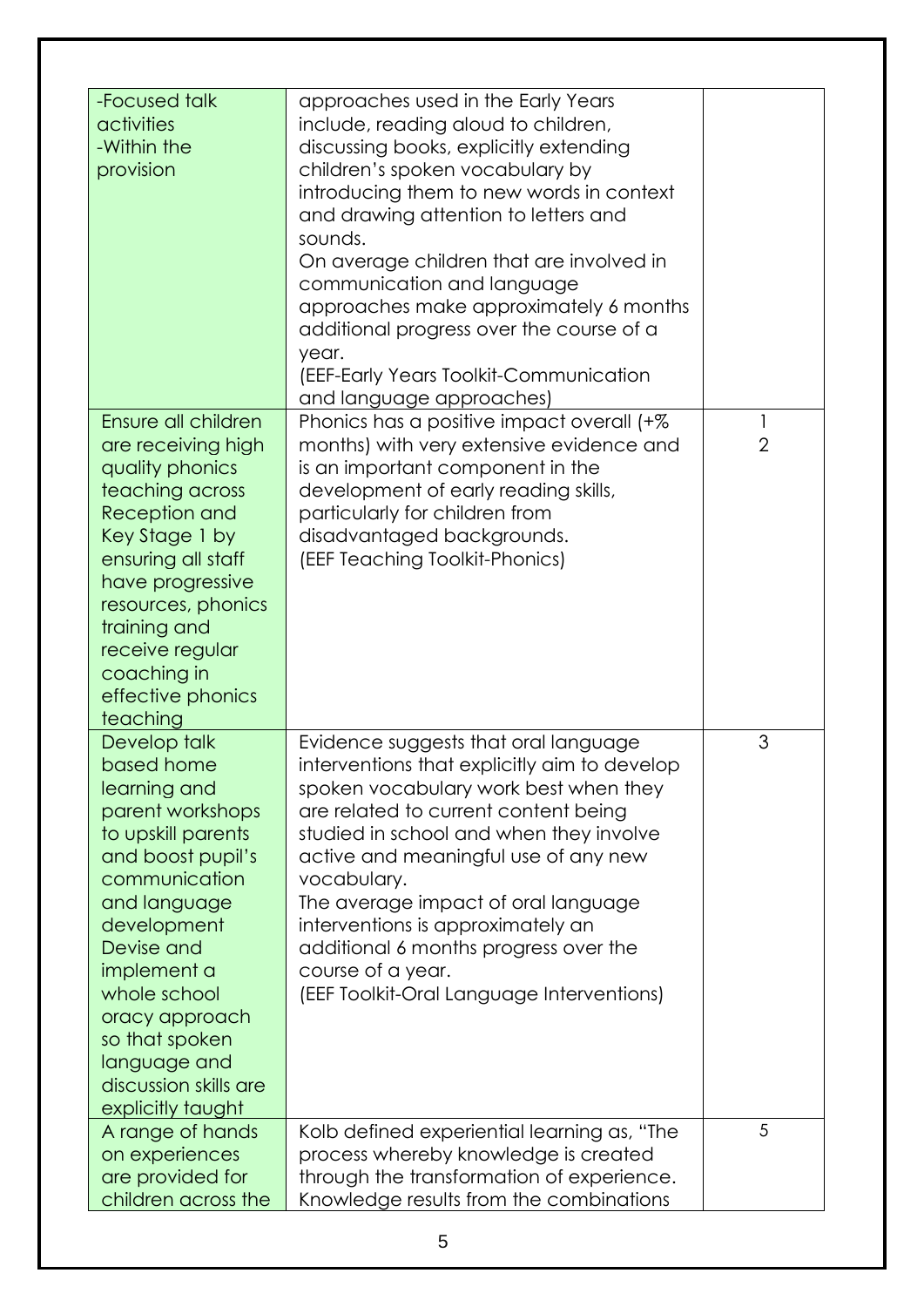| curriculum to    | of grasping and transforming the          |  |
|------------------|-------------------------------------------|--|
| deepen their     | experience." Over the years, experiential |  |
| cultural capital | learning has been proven to have a wide   |  |
| and strengthen   | range of benefits that contribute to a    |  |
| learning         | child's development.                      |  |

### **Targeted academic support (for example, tutoring, one-to-one support structured interventions)**

Budgeted cost: £20,000

| <b>Activity</b>                                                                                                                                                                                                            | <b>Evidence that supports this approach</b>                                                                                                                                                                                                                                                                                                                                                                                           | <b>Challenge</b><br>number(s) |
|----------------------------------------------------------------------------------------------------------------------------------------------------------------------------------------------------------------------------|---------------------------------------------------------------------------------------------------------------------------------------------------------------------------------------------------------------------------------------------------------------------------------------------------------------------------------------------------------------------------------------------------------------------------------------|-------------------------------|
|                                                                                                                                                                                                                            |                                                                                                                                                                                                                                                                                                                                                                                                                                       | addressed                     |
| Targeted small<br>group work to<br>close gaps in<br>phonics and<br>accelerate<br>progress                                                                                                                                  | Phonics has a positive impact overall (+%<br>months) with very extensive evidence and is<br>an important component in the development<br>of early reading skills, particularly for children<br>from disadvantaged backgrounds.<br>(EEF Teaching Toolkit-Phonics)                                                                                                                                                                      | $\overline{2}$                |
| Targeted 1:1<br>reading<br>sessions to<br>accelerate<br>progress                                                                                                                                                           | Research which focuses on teaching assistants<br>who provide 1:1 or small group targeted<br>interventions shows a stronger positive benefit<br>of between 4 and 6 additional months on<br>average.<br><b>EEF Toolkit-Teaching Assistant Interventions)</b>                                                                                                                                                                            | $\overline{2}$                |
| Develop<br>intervention<br>specific roles<br>where support<br>staff are<br>specifically<br>upskilled in<br>running<br>structured<br>interventions<br>within a<br>specific area,<br>e.g. phonics,<br>reading,<br>maths, etc | Research which focuses on teaching assistants<br>who provide 1:1 or small group targeted<br>interventions shows a stronger positive benefit<br>of between 4 and 6 additional months on<br>average.<br>(EEF Toolkit-Teaching Assistant Interventions)                                                                                                                                                                                  | $\overline{4}$                |
| Target children<br>for 1:1 maths<br>tuition to close<br>gaps in<br>learning,<br>exacerbated<br>by COVID-19                                                                                                                 | On average 1:1 tuition is very effective at<br>improving pupil outcomes. 1:1 tuition might be<br>an effective strategy for providing targeted<br>support for pupils that are identified as having<br>low prior attainment or are struggling in<br>particular areas.<br>Evidence indicates that 1:1 tuition can be<br>effective providing approximately 5 additional<br>months progress on average.<br><b>EEF Toolkit-1:1 Tuition)</b> | 4                             |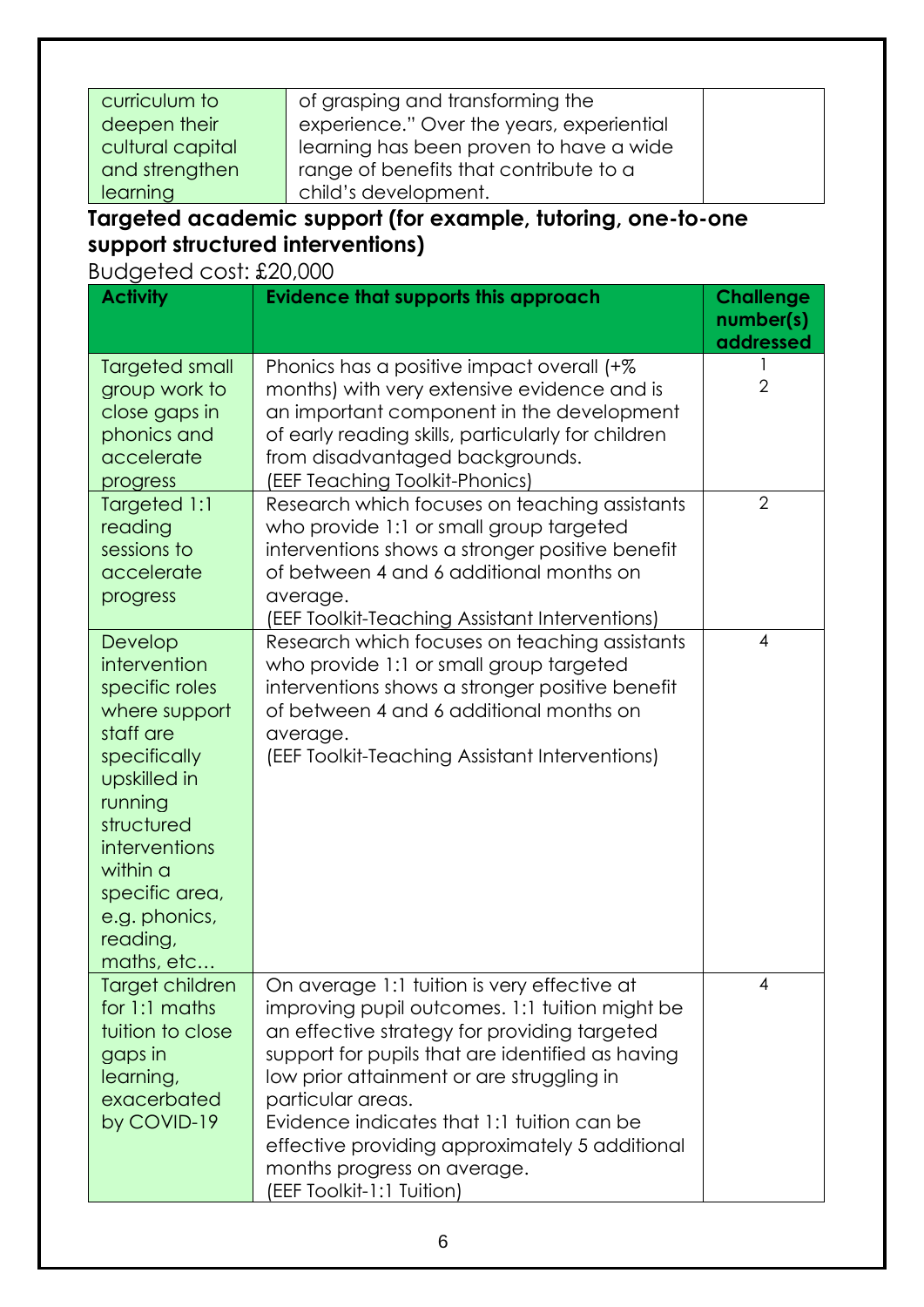#### **Wider strategies (for example, related to attendance, behaviour, wellbeing)**

Budgeted cost: £30,300

| <b>Activity</b>                                                                                                                                                                                                                | 50,90,50,500,500,500<br><b>Evidence that supports this approach</b>                                                                                                                                                                                                                                                                                                                                                                                                                                                                                                                                                                                                                                            | <b>Challenge</b> |
|--------------------------------------------------------------------------------------------------------------------------------------------------------------------------------------------------------------------------------|----------------------------------------------------------------------------------------------------------------------------------------------------------------------------------------------------------------------------------------------------------------------------------------------------------------------------------------------------------------------------------------------------------------------------------------------------------------------------------------------------------------------------------------------------------------------------------------------------------------------------------------------------------------------------------------------------------------|------------------|
|                                                                                                                                                                                                                                |                                                                                                                                                                                                                                                                                                                                                                                                                                                                                                                                                                                                                                                                                                                | number(s)        |
|                                                                                                                                                                                                                                |                                                                                                                                                                                                                                                                                                                                                                                                                                                                                                                                                                                                                                                                                                                | addressed        |
| Promote a<br>range of after<br>school clubs<br>which offer<br>equal access<br>for<br>disadvantaged<br>pupils                                                                                                                   | A study by The Nuffield Foundation found that<br>after school clubs provide an important route<br>for children taking part in activities outside of<br>school. The findings show that disadvantaged<br>children are less likely than other children to<br>access many out of school activities, including<br>sports clubs, extra tuition and music lessons.<br>"For children from economically<br>disadvantaged backgrounds who have lower<br>take up of formal out of school activities,<br>school based clubs appear to offer an<br>affordable and inclusive means of supporting<br>academic attainment." Dr Emily Tanner of<br>NatCen social research, Newcastle University.                                | 5                |
| Offer 1:1 and<br>small group<br>social and<br>emotional<br>interventions to<br>support<br>children with<br>developing<br>independence,<br>self-esteem,<br>dealing with<br>anxiety and<br>managing<br>emotions and<br>behaviour | Social and emotional learning approaches<br>have a positive impact, on average, of 4<br>months additional progress in academic<br>outcomes over the course of an academic<br>year. This finding however, has very low<br>security so schools should be especially careful<br>to monitor the efficacy of SEL approaches in<br>their settings.<br>The studies in the toolkit, focus primarily on<br>academic outcomes but it is important to<br>consider the other benefits of SEL interventions.<br>Being able to effectively manage emotions<br>will be beneficial to children and young<br>people even if it does not translate to reading<br>or maths scores.<br>(EEF Toolkit-Social and Emotional Learning) | 6                |
| To offer fully<br>funded<br>breakfast<br>places to<br>support good<br>attendance<br>and<br>punctuality                                                                                                                         | "Extended schools have been found to make<br>a difference through breakfast clubs, after<br>school programmes, multi-agency teams in<br>school and parenting support. They help<br>create the conditions under which improved<br>teaching and learning approaches can<br>work."                                                                                                                                                                                                                                                                                                                                                                                                                                | 7                |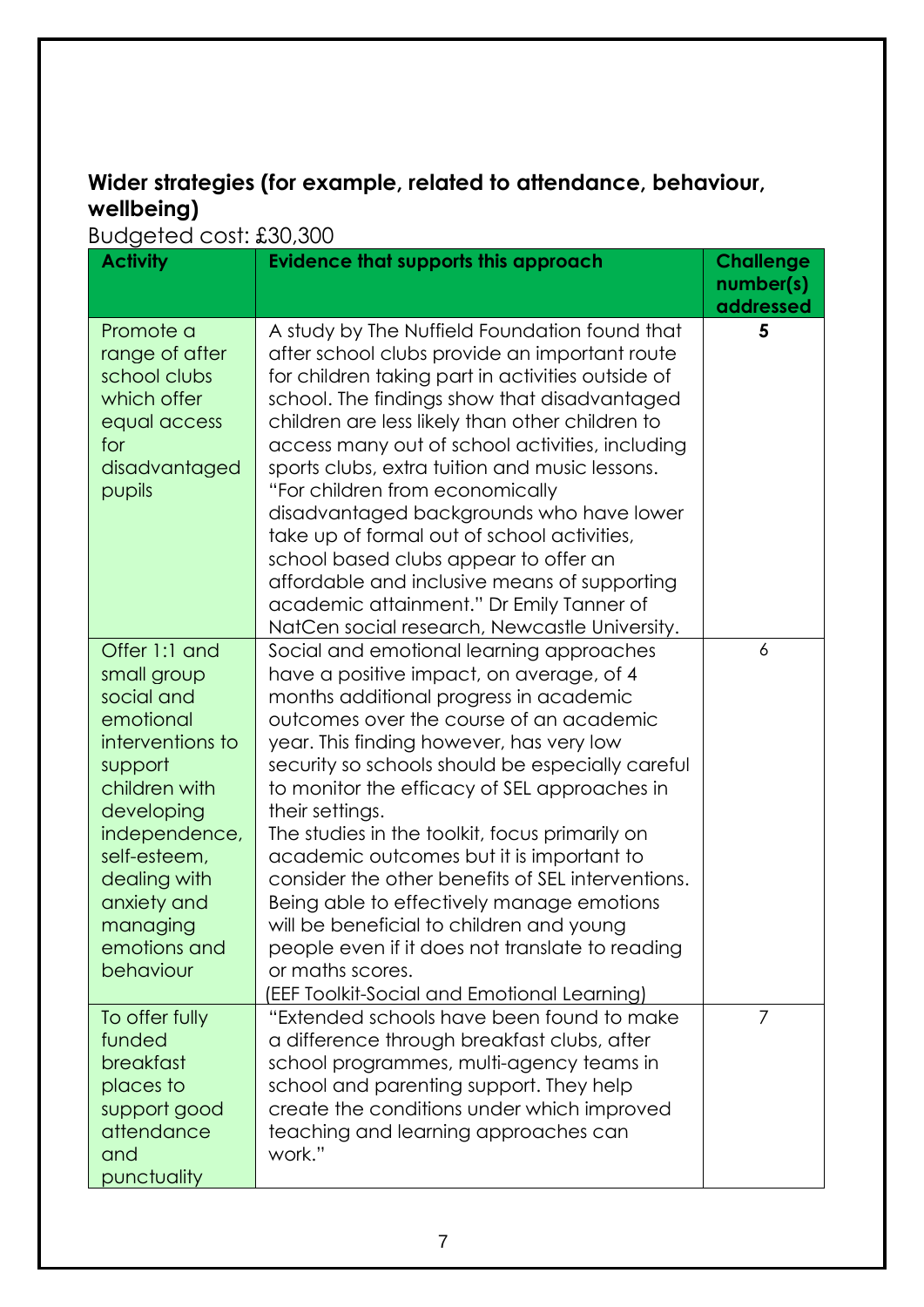| (Extended service in practice-A summary of  |  |
|---------------------------------------------|--|
| evaluation evidence for Head teachers, DfE- |  |
| 2011                                        |  |

## **Total budgeted cost: £75,750**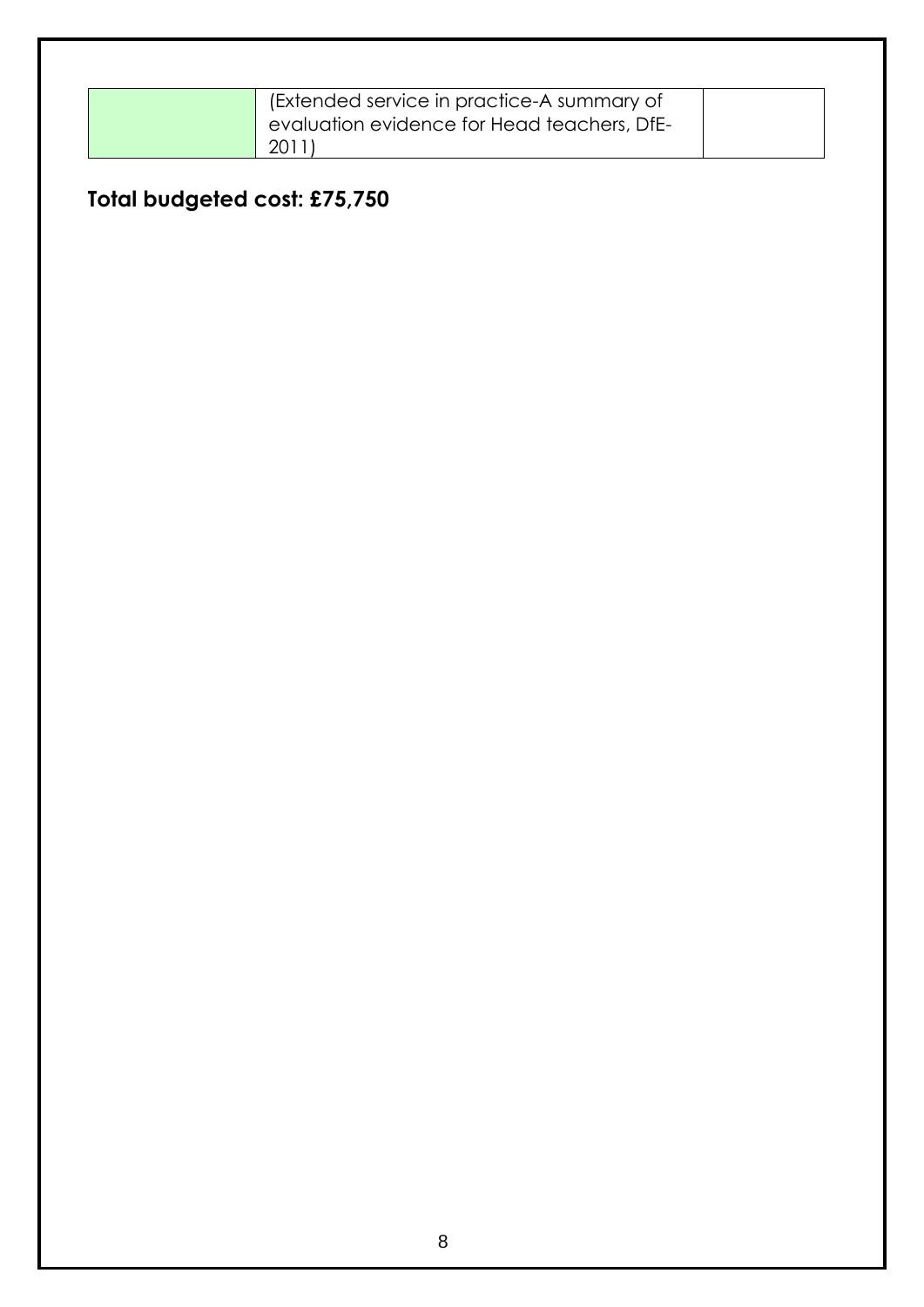# **Part B: Review of outcomes in the previous academic year**

## **Pupil premium strategy outcomes**

This details the impact that our pupil premium activity had on pupils in the 2020 to 2021 academic year.

Due to COVID-19, performance measures have not been published for 2020 to 2021, and 2020 to 2021 results will not be used to hold schools to account. Given this, other pupil evaluations have been undertaken during the 2020/ 2021 academic year, and we have taken these into account when evaluating our strategy.

Assessments completed in summer 2021 indicate that:

- **In Reception, 60% of PP children are in-line with expectations and** reached a Good Level of Development
- In Year 1, **67%** of PP children are in-line/ above phonics expectations
- In Year 1: 57% of PP children are working at/ above age related expectations in reading, writing and maths
- In Year 2: **75%** of PP children are working at/above age related expectations in reading, 50% in writing and 63% in maths
- In Year 3: **78%** of PP children are working at/above age related expectations in reading, 22% in writing, 56% in maths
- In Year 4: 40% of PP children are working at/above age related expectations in reading, 40% in writing, **60%** in maths
- In Year 5: **75%** of PP children are working at/above age related expectations in reading, 38% writing, 25% maths
- In Year 6: 38% of PP children are working at/above age related expectations in reading, 25% in writing, 38% in maths

For PP children, writing has been the area most impacted by lockdown, with children lacking writing stamina as well as key skills such as spelling and handwriting.

Reading data in most cohorts is strong, however, reading fluency has been identified as an area of development for PP children.

#### **Teaching strategies:**

- EYFS staff have had training from the Speech and Language Team, which has upskilled the team on developing children's communication and language within the provision as well as offer targeted support for specific children.
- All staff have participated in phonics training and now the full teaching team have a secure understanding of the progression of skills which enables them to intervene where needed, more effectively.
- Daily auided reading sessions run with two adults so that children are listened to reading more regularly and there are higher levels of discussion to aid comprehension development.